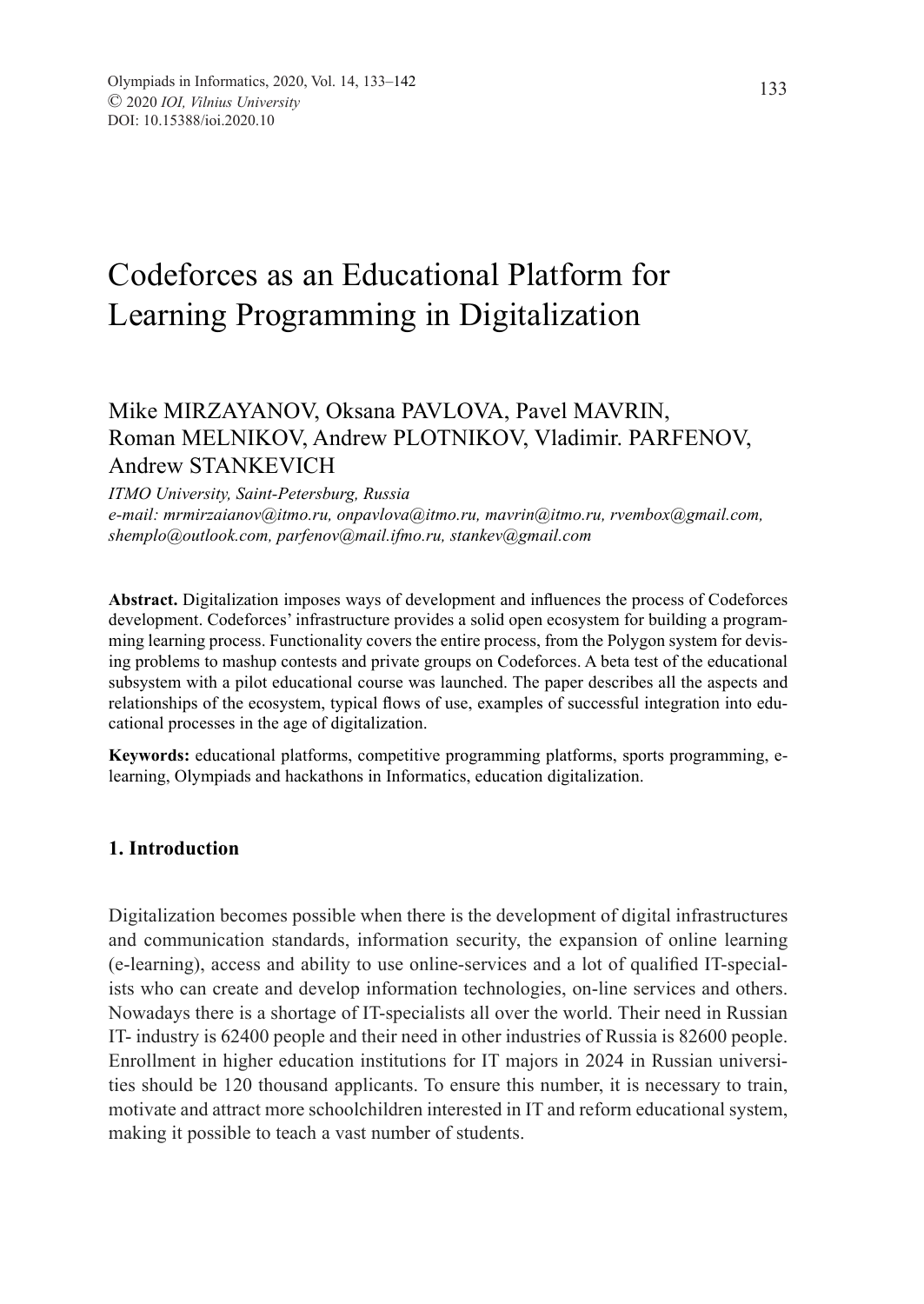#### **2. Codeforces as a Platform for Programming Contests**

In the world there are several mostly used contest's platforms such as American Topcoder, Indian CodeChef, Japanese AtCoder, European CSAcademy and Russian Codeforces. Codeforces is an international platform that hosts the largest regular Internet programming and Informatics competitions (Olympiads and hackathons), posts articles in IT-field, organizes programming trainings, discusses competitions & training tasks, and various news from IT-community. This is the largest training resource in the world, which provides an open infrastructure for preparing and conducting programming competitions, as well as automation of programming training courses.

Codeforces provides a wide range of services for those who are interested in algorithmic tasks and programming competitions. The main goal of Codeforces as a platform for competitions is to provide an opportunity to unite all those interested in programming contests, providing a wide list of services for this area of interest. The platform supports Russian and English languages and most of the materials are presented in two languages.

For many years Codeforces has provided three services:

- Social network (with various classic social network services and some specialized solutions).
- Subsystem of the competitions.
- Subsystem of hosting trainings.

Since December 2019 Codeforces has become the educational platform as well.

### 2.1. *Testlib*

Testlib library for C++ has been developed since 2005 as a replacement for an outdated similar library for the Pascal language. Currently, Testlib for  $C++$  includes significantly more functionality compared to Testlib for Pascal. The new library has become the de facto standard for developing C++ tasks and programming tasks.

The library is widely used in the jury's work of various Olympiads and competitions:

- All the stages of All-Russian Olympiad of schoolchildren in Informatics (computer science).
- All the stages of All-Russian Team Olympiad of schoolchildren in programming.
- Repeatedly used in the development of tasks for the International Olympiad in Informatics (IOI).
- Dozens of regional competitions of the world student programming championship (ICPC).
- Many University competitions in Russia and abroad.
- Most stages of training camps (schools) in Russia and abroad.
- All rounds of open Codeforces competitions.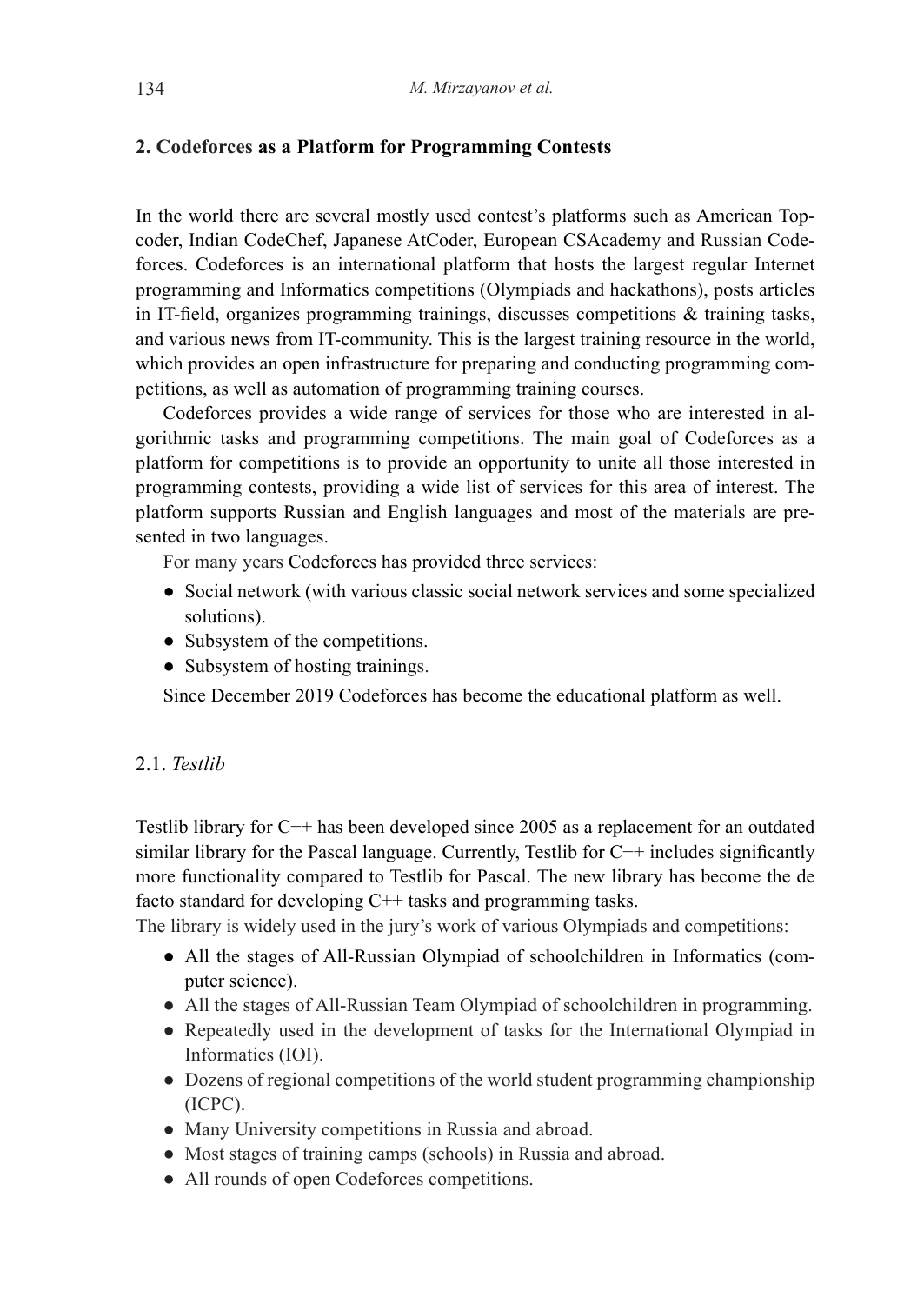## 2.2. *Polygon System*

Polygon is a system for developing problems (task). Work on the Polygon system was started in 2008. Since March 2009, the system has been available online for everyone. Polygon simplifies and unifies the work of authors of programming problems and jury members of computer science and programming Olympiads. This is the only system of its kind with advanced functionality and accessibility to a wide range of problem authors.

Key features of Polygon that are an advantage of using it over other ways of developing problems are below:

- The Polygon system protects against errors.
- A lot of automation and self-checking tools are built into the Polygon:
	- The system protects against typos in tests from the condition and from the fact that they are not updated after changing the tests, since tests from the condition are inserted automatically, and responses to them are generated by the system by the author's decision.
	- All source texts in the problem archive (solutions, generators, checker, validator, etc.) will be compiled and correspond to the current versions.
	- The system displays a warning that the first test is not a test from the condition.
	- If the system checks that the non-deterministic generator (which is initialized from the current system time) is not being used, it will run the generator twice at intervals of a second and make sure that the tests match.
- The Polygon system implements dozens of similar checks that effectively prevents errors or ignoring good practices in problem development.
- Archives (packages) of Polygon tasks are uniform and machine-readable.
- Polygon provides long-term storage and availability of issues and competitions.
- Polygon reduces the threshold for entering the task preparation process.
- The system helps you manage access.
- Polygon has built-in issue-tracking.
- Polygon provides easy integration with automated testing systems.
- There are no special software requirements for the task developer.
- Polygon is attentive to security issues and data leaks.
- Polygon has built-in tools for classifying, indexing, and searching for issues.

According to Google Analytics, Codeforces is ahead of its competitors in terms of the number of competitions per month, the number of participants. Codeforces has an open registration system. The number of registered users is constantly growing. At the end of 2019, the main metrics according to web analytics system "Google Analytics" were:

- 472 158 users.
- $\bullet$  29 138 871 page views.
- Average session duration: 15 minutes.

Judging by the metrics Codeforces has a huge potential for creating on its basis an educational subsystem for participants of Olympiad programming.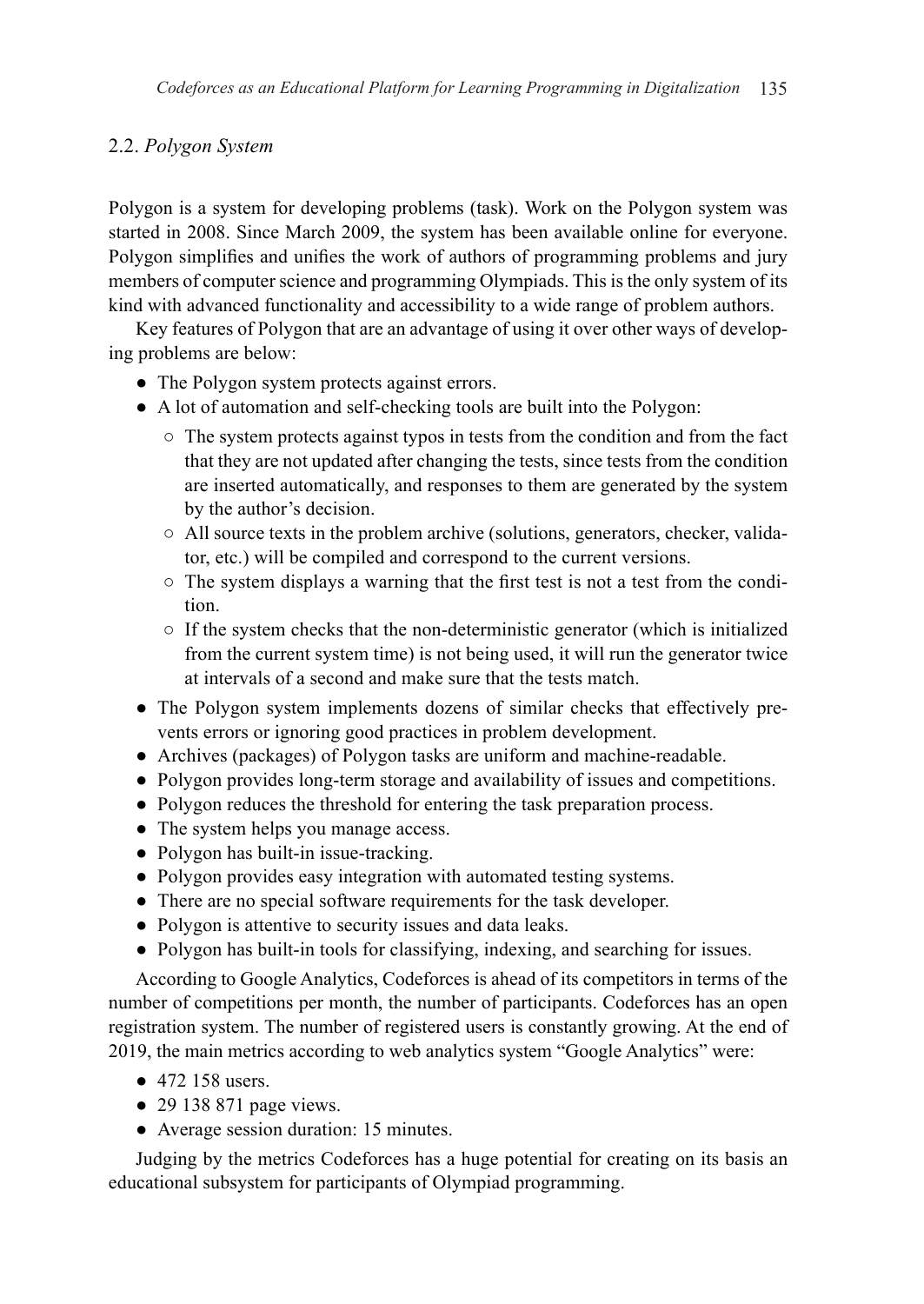#### **3. Codeforces as a Platform for Education**

#### 3.1. *The Concept of Educational Platforms*

The debate rages in impact and effectiveness of e-learning, its benefits and drawbacks, motivations, performance and barriers (Alias *et al*., 2012), (Zakariah, *et al*., 2012), (Khan *et al.*, 2019), (Shapiro *et al.*, 2017), (Al-Rahm *et al.*, 2015) (Shoufan, 2019), (Shin *et al.*, 2019), (Magalhães *et al.*, 2020). This topic is becoming very actual in the time of Covid-19 pandemic. The significance of e-learning possibilities has changed and grown.

#### 3.2. *Existing Educational Solutions*

Nowadays many online learning resources exist all over the world – Coursera, edX, YouTube, Udemy, Khan Academy. But only some of them have courses on competitive programming. The main metrics are presented in Table 1.

However existing educational platforms such as Coursera, Stepik, Universarium, EdX and others do not offer programming competitions. Moreover, the courses presented by these platforms do not meet the requirements of courses on Olympiad programming.

To conduct a comparative analysis of existing courses, the most closely related courses were selected, which are also considered the most popular in IT-community:

- The course "Sports programming" is available on the Stepik and Coursera platforms. It is the closest course in the subject https://ru.coursera.org/learn/sportivnoe-programmirovanie
- The course "How to Win Coding Competition: Secrets of Champions" on the Edx platform. It is a similar course in English https://www.edx.org/course/ how-to-win-coding-competitions-secrets-of-champions-4
- The course "Algorithms and data structures" on the Stepik platform https:// stepik.org/course/63

The comparison is shown below in Table 2.

| Platform            | Stepik & Coursera  | Edx                                                     | Stepik                            |
|---------------------|--------------------|---------------------------------------------------------|-----------------------------------|
| Name of the course  | Sports programming | How to Win Coding Competitions:<br>Secrets of Champions | Algorithms and data<br>structures |
| Metrics             |                    |                                                         |                                   |
| registed            | 2430               | 78015                                                   | 16286                             |
| Issued certificates | 129                | 191                                                     | 542                               |

Table 1 The main metrics of similar courses.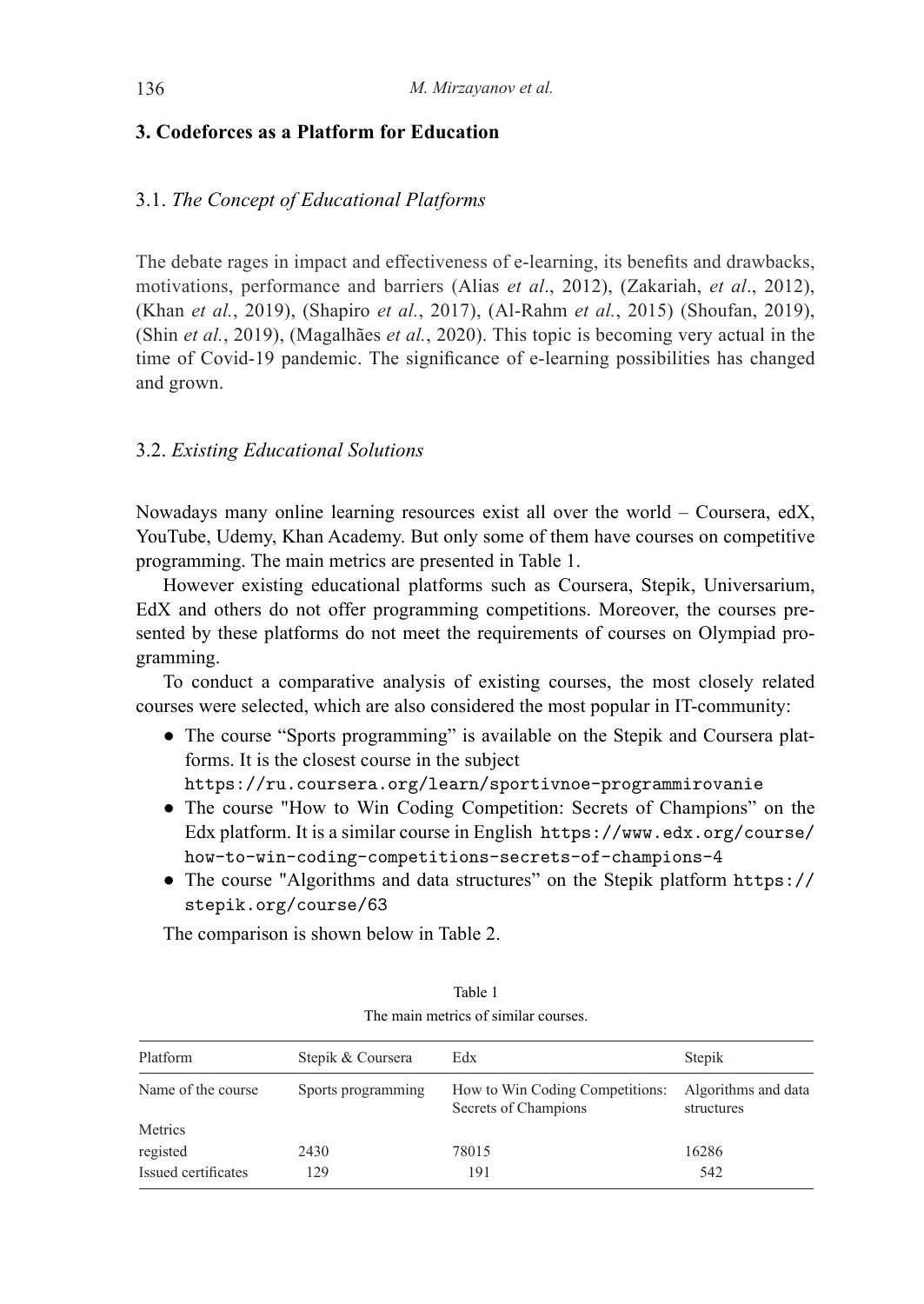| Platform                                                             | Stepik &<br>Coursera    | Edx                                                                                | Stepik                                            |  |
|----------------------------------------------------------------------|-------------------------|------------------------------------------------------------------------------------|---------------------------------------------------|--|
| Name of the course                                                   | "Sports<br>programming" | "How to Win Coding Competitions:<br>Secrets of Champions"                          | "Algorithms and<br>data structures"               |  |
|                                                                      |                         | Course contents (main topics that should be covered in competitive programming)    |                                                   |  |
| Bactracking                                                          | $^{+}$                  |                                                                                    |                                                   |  |
| Stack, queue                                                         |                         | $^{+}$                                                                             |                                                   |  |
| Segment tree                                                         |                         |                                                                                    | $^{+}$                                            |  |
| Union-Find                                                           |                         |                                                                                    | $^{+}$                                            |  |
| Greedy algorithms                                                    | $^+$                    |                                                                                    |                                                   |  |
| Dynamic programming                                                  | $^{+}$                  | $^{+}$                                                                             |                                                   |  |
| String algorithms                                                    |                         |                                                                                    |                                                   |  |
| DFS, Topological sorting                                             |                         | $^{+}$                                                                             | $^{+}$                                            |  |
| Shortest paths                                                       |                         | $^{+}$                                                                             | $^{+}$                                            |  |
| Binary search                                                        |                         | $^{+}$                                                                             |                                                   |  |
| Binary climbing                                                      |                         |                                                                                    |                                                   |  |
| Graph games                                                          |                         |                                                                                    |                                                   |  |
| Combinatorics                                                        |                         |                                                                                    |                                                   |  |
| <b>Bitmasks</b>                                                      | $^{+}$                  |                                                                                    |                                                   |  |
| Numbers theory algorithms                                            |                         |                                                                                    |                                                   |  |
| Network flows                                                        |                         |                                                                                    |                                                   |  |
| Matchings                                                            |                         |                                                                                    |                                                   |  |
| Number and level of practical tasks in the form of problems          |                         |                                                                                    |                                                   |  |
| Number of practical tasks in                                         | not presented           | on the average 10 problems for each on                                             | the<br>average                                    |  |
| the form of problems on prog-<br>ramming for each topic              |                         | topic                                                                              | problems<br>5<br>for<br>each topic                |  |
| Level of offered task in the<br>form of problems on prog-<br>ramming | not presented           | mainly training problems $+$ one-two<br>problems similar to Olympiad prob-<br>lems | almost all the prob-<br>lems are training<br>ones |  |
| Possibility to choose separate<br>lectures, topics and problems      | not presented           | not presented                                                                      | not presented                                     |  |
| Access to the solutions of par-<br>ticipants                         | not presented           | not presented                                                                      | not presented                                     |  |
| Possibility to write comments                                        | not presented           | not presented                                                                      | not presented                                     |  |
| Availability of social networks<br>for discussions                   | not presented           | not presented                                                                      | not presented                                     |  |
| Possibility to get personal<br>recommendations from tea-             | not presented           | not presented                                                                      | not presented                                     |  |

Table 2 Comparison of algorithms and data structure courses

Comparative analysis showed that the existing courses have a number of disadvantages, including:

cher or coaches

● The material is presented in a difficult language, that is the material is intended for a more adult audience.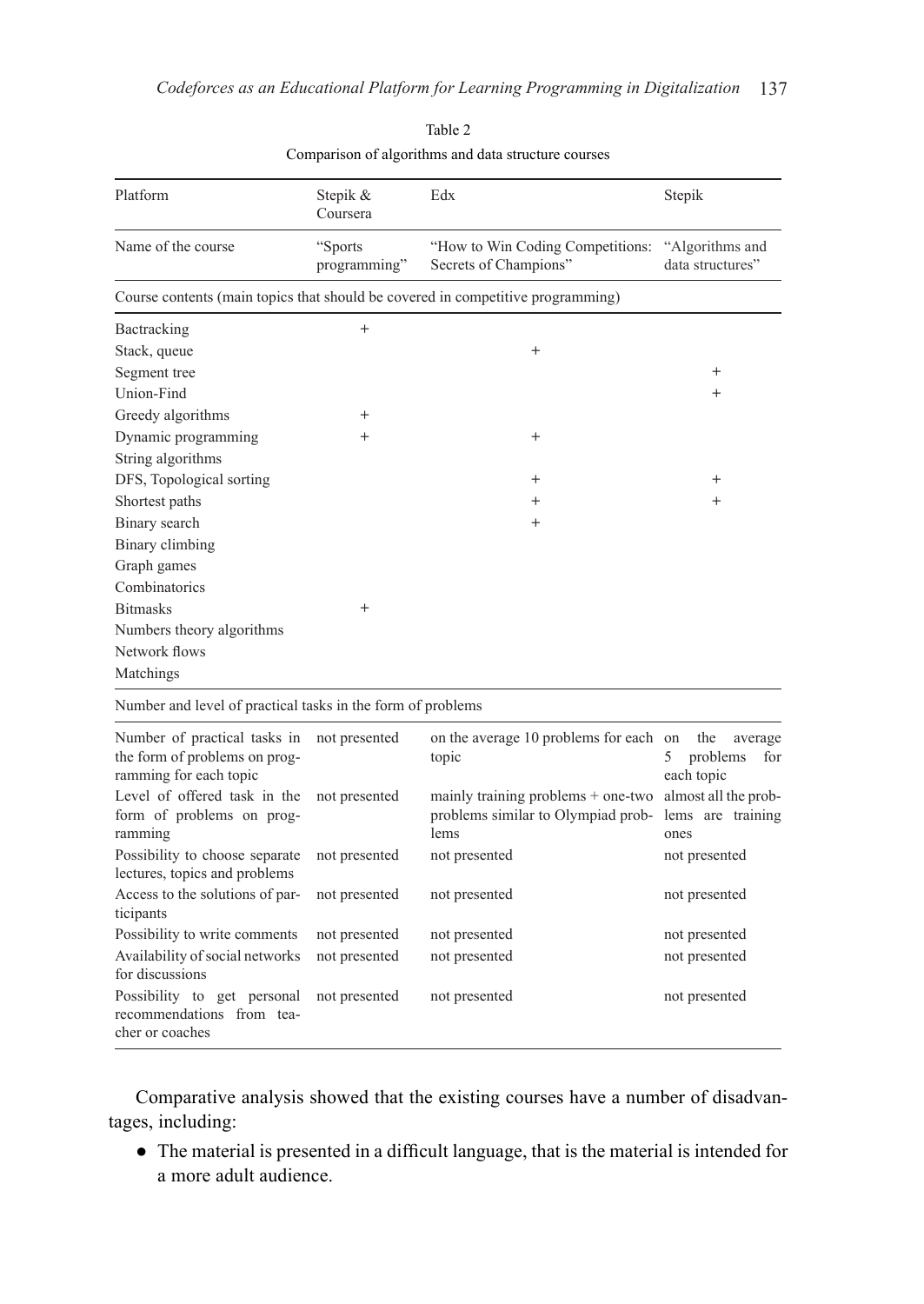- Theoretical orientation (not practical).
- Basic (not advanced) level.
- They cover only a small part of the topics required for successful participation in computer science and programming Olympiads.

The authors of the paper claim that similar courses have three significant drawbacks:

- They are isolated from the competitors' community on third-party educational platforms.
- The presence of a community on Codeforces not only provides a database of participants interested in the course, but also creates a social environment for participant's communication, discussion, mutual assistance, etc.
- They use an insufficiently developed testing automation infrastructure. Support for programming tasks even of the largest educational platforms lags far behind the support for similar tasks on Codeforces.

## 3.3. *Codeforces – a Platform for Education*

Codeforces is well-known all over the world as a platform for contests, but lately Codeforces became the educational platform as well. The edu system has been running for three months. During this time three lessons were introduced to the users. Each lesson consists of 4-5 steps, each step includes:

- Lecture video of the algorithm (whiteboard or presentation).
- Lecture text notes.
- Coding video, explaining how to implement the algorithm.
- Programming tasks for practice.

These elements can be used in any order and independently as well as the lessons themselves. Everything is at the discretion of the learner – the pace, the order, the speed of the video, the number of problems.

The lessons were studied by approximately 3000 users. Three-month experience shows that e-learning is of great demand and the combination of platform for contests and education is very popular with IT-community. Especially it is popular with undergraduate students and schoolchildren – future IT-specialists. One can participate in codecups, learn and have talks with like-minded people at one place which is comfortable and convenient. 47 users left the feedback about edu system on Codeforces and it turned out to be highly positive. The feedback is presented in Table 3.

The feedback shows that users themselves like the idea of the educational project on the contest platform and edu project is in great demand among teens who are interested in hi-tech, Informatics and programming.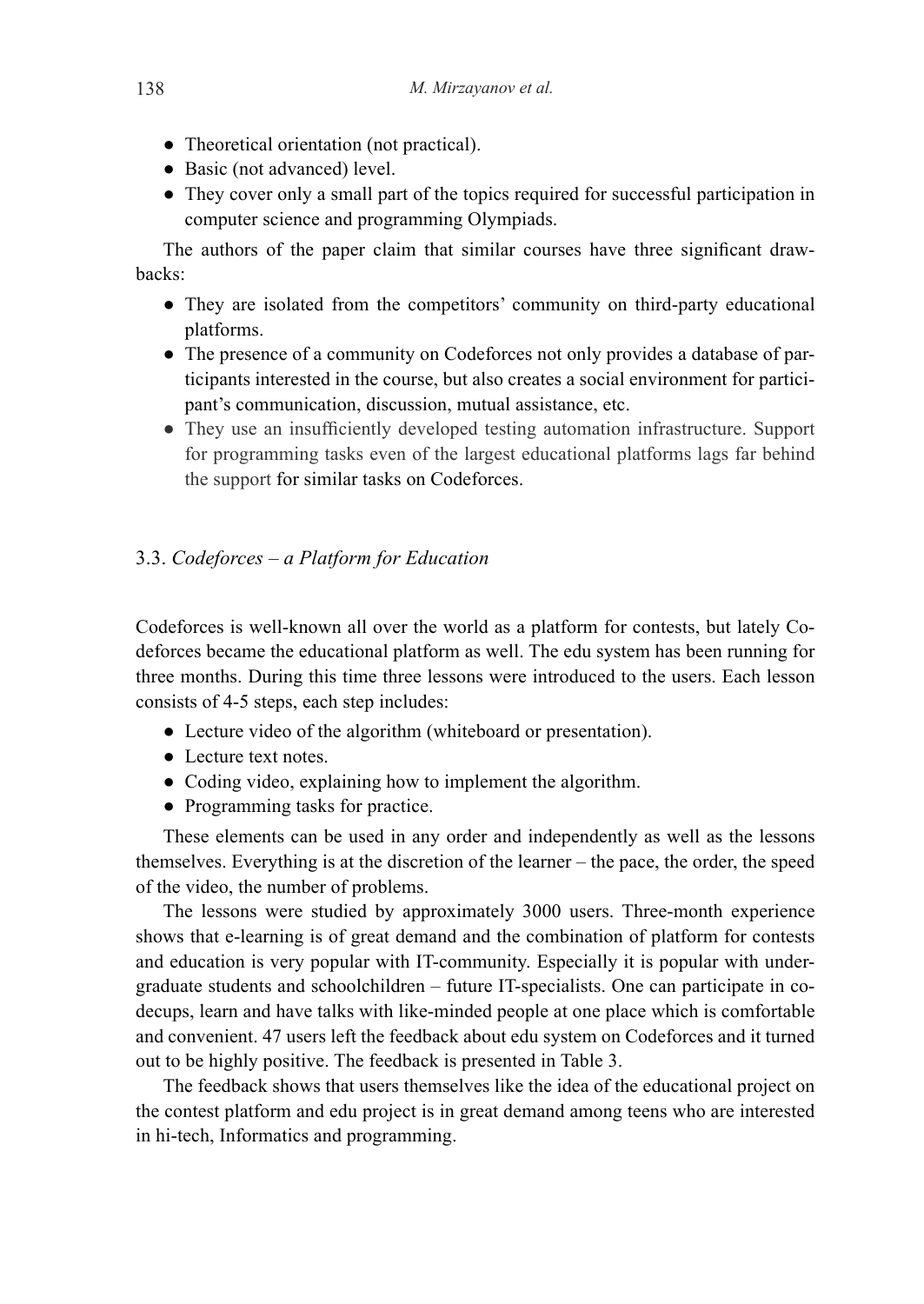Table 3

How students express their praise or critics in relation to a new format

| Aspect                   | Users' feedback                                                                                                                                                                                                                                |
|--------------------------|------------------------------------------------------------------------------------------------------------------------------------------------------------------------------------------------------------------------------------------------|
| <b>Praise from users</b> |                                                                                                                                                                                                                                                |
|                          | Cool! Continue to do such courses! Helps a lot.                                                                                                                                                                                                |
|                          | COOL!!! Good Job and Good Luck. Thanks for such an opportunity!!!                                                                                                                                                                              |
|                          | This can help us to improve our programming skills and our knowledge. Good Job!                                                                                                                                                                |
|                          | Yeah that is right! thanks a lot.                                                                                                                                                                                                              |
|                          | Super! Thank you for such excellent courses! This helps not only beginners, but also advanced<br>users. Excellent lectures, theory and practice! By the way, you are very cool to explain!) P.S. I<br>would Really like more of these courses) |
|                          | Keep doing this great job! Thanks a lot!                                                                                                                                                                                                       |
|                          | Interesting form of presentation. This option must clearly exist! Thank you for the quality<br>courses!                                                                                                                                        |
|                          | Good new system. It would be great to study more different strong algorithms.                                                                                                                                                                  |
|                          | I have always dreamed of such a course, thank you very much!                                                                                                                                                                                   |
|                          | Just what was missing!!! Well done!!                                                                                                                                                                                                           |
|                          | It is very cool in codeforces not only to solve problems but also to learn. It has become the<br>main advantage of the platform and soon everything will be better                                                                             |
|                          | Thank you so. Please don't stop. Your lectures are very useful and I really want to watch that<br>more.                                                                                                                                        |
|                          | <b>Critics and Recommendations from users</b>                                                                                                                                                                                                  |
|                          | It would have been good to see solutions of other users if you solved the problem yourself.<br>Thanks! The only thing I would like is open tests for detecting errors.                                                                         |
|                          | I suggest increasing the scale of the lecturer by 2-2.5 times.<br>It would be cool if you added moving (rewinding) through the video with the help of the<br>keyboard (the same arrows)                                                        |
|                          | Can you make so that the video continues where it is left off after you switch to practice?                                                                                                                                                    |
|                          | Good lectures. The problems are interesting. It may be worth making the player's buttons<br>bigger so that you could watch it via smartphones.                                                                                                 |
|                          | A good course, and most importantly in demand. It is definitely worth developing further. I<br>didn't find any special disadvantages for myself, so continue in the same way!<br>When will be the continuation?                                |
|                          |                                                                                                                                                                                                                                                |

## **4. Conclusion**

The development of a new format opens up a number of opportunities and has a huge practical significance. The combination of platform for contests and education give possibility to train and study at one place. Distant format provides teens with the possibility to learn for those who live in remote regions where there are no teachers and possibility for children and teenagers with a disability. Learning and contest participation is highly beneficial pastime especially during epidemics. Such approach can be used as a supplementary means in teaching because such platforms attract young people to competitions and in-depth programming studies, they facilitate to cover a wide range of topics and enlarge the number of learners, helping to nurture and form intellectual capital of any country.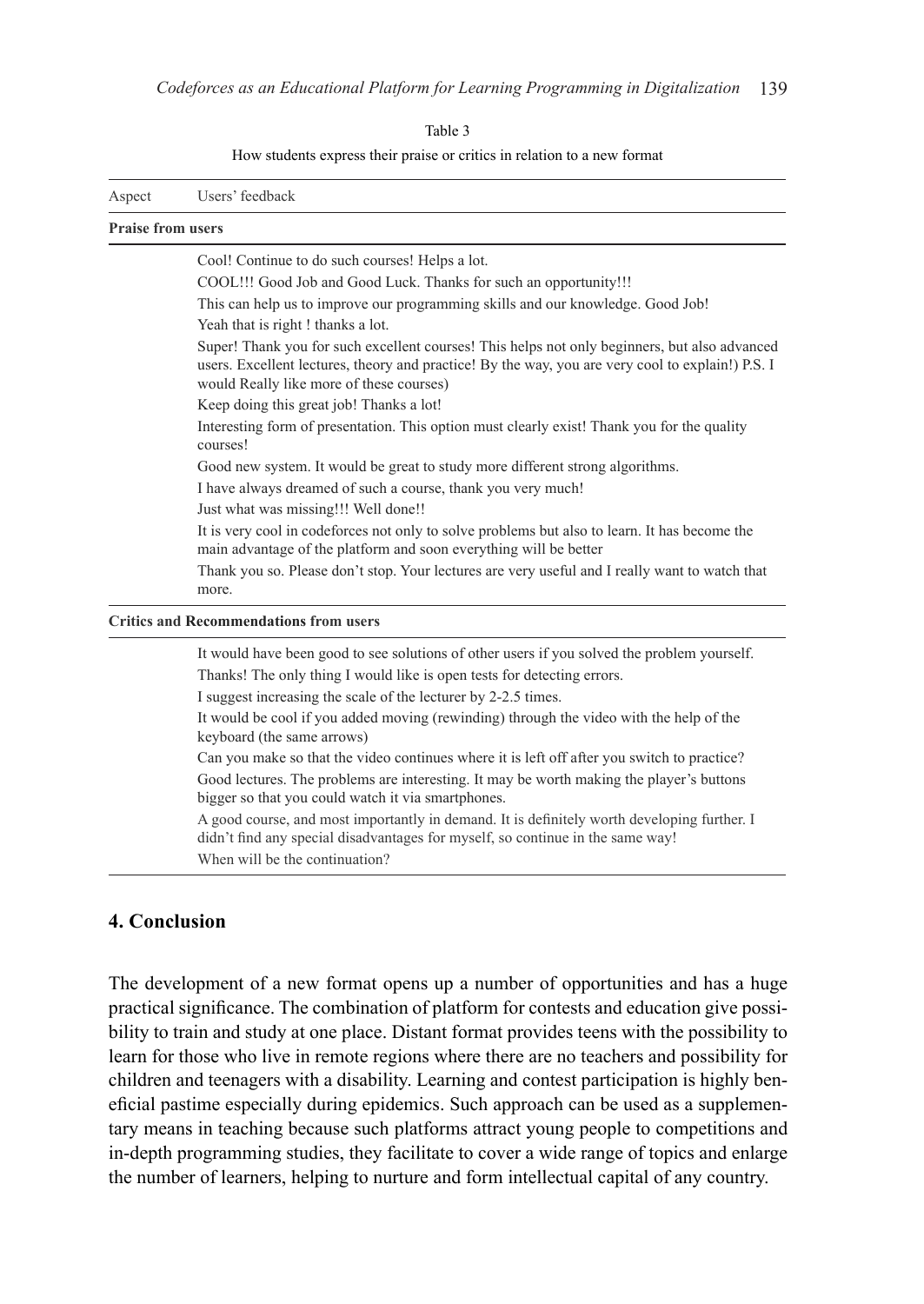#### **References**

- Alias, N., Zakariah, Z., Ismail, N. Z., & Aziz, M. N. A. (2012). E-Learning successful elements for higher learning institution in Malaysia. *Procedia-Social and Behavioral Sciences*, 67, 484–489. DOI: 10.1016/j. sbspro.2012.11.353.
- Al-Rahmi, W. M., Othman, M. S., & Yusuf, L. M. (2015). The effectiveness of using e-learning in Malaysian higher education: A case study Universiti Teknologi Malaysia. *Mediterranean Journal of Social Sciences*, 6(5), 625–625. DOI: 10.5901/mjss.2015.v6n5s2p625.
- Khan, M. L. H., & Setiawan, A. (2019). The impact of E-learning on higher education perception, skills, critical thinking and satisfaction. *Journal of Physics: Conference Series*, 1375(1), 012084. DOI:10.1088/1742- 6596/1375/1/012084.
- Magalhães, P., Ferreira, D., Cunha, J., & Rosário, P. (2020). Online vs traditional homework: A systematic review on the benefits to students' performance. *Computers & Education*, 103869. DOI: 10.1016/j. compedu.2020.103869.
- Shapiro, H. B., Lee, C. H., Roth, N. E. W., Li, K., Çetinkaya-Rundel, M., & Canelas, D. A. (2017). Understanding the massive open online course (MOOC) student experience: An examination of attitudes, motivations, and barriers. *Computers & Education*, 110, 35–50. DOI: 10.1016/j.compedu.2017.03.003.
- Shin, J., Gruenberg, K., & Brock, T. (2019). A novel online platform promotes asynchronous class preparation and thought transparency. *Currents in Pharmacy Teaching and Learning*, 11(10), 1069–1076. DOI: 10.1016/j.cptl.2019.06.015.
- Shoufan, A. (2019). What motivates university students to like or dislike an educational online video? A sentimental framework. *Computers & Education*, 134, 132–144. DOI:10.1016/j.compedu.2019.02.008.
- Zakariah, Z., Alias, N., Aziz, M. N., & Ismail, N. Z. (2012). E-Learning awareness in a higher learning institution in Malaysia. *Procedia-Social and Behavioral Sciences*, 67, 621–625. DOI: 10.1016/j.sbspro.2012.11.368.



**M.Mirzayanov** is a founder and CEO of Codeforces and a teacher of the Faculty of Information Technologies and Programming (FITP) of ITMO University. In 2009 he coached ICPC World Champions team of Saratov University and in 2008 he coached ICPC NEERC Champions team of Saratov University. Since 2009 he has been the head of the jury of ICPC Southern Subregional NEERC. From 2008 to 2012 he was a jury member of final stage of Russian Olympiad in Informatics. In 2009 he founded Polygon – service to prepare programming problems and contests. In 2010 he founded Codeforces – programming contests community and regular Internet competitions. He was a chairman of the jury and the organizing committee of numerous championships held on Codeforces.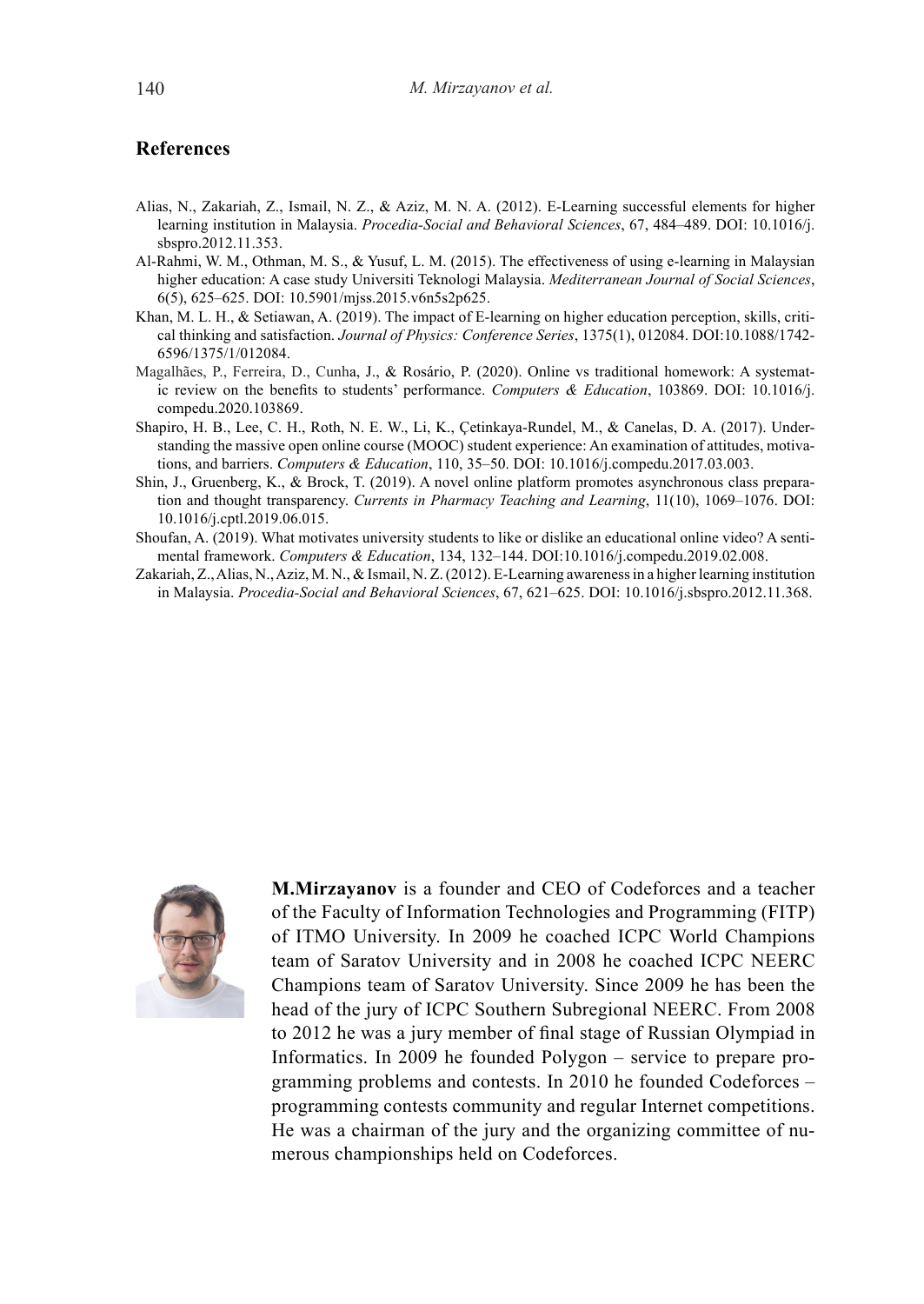



**O. Pavlova** is an assistant dean for university-business cooperation & students' well-being of the Faculty of Information Technologies and Programming (FITP) of ITMO University. Her main research interest and main professional focus is ways & mechanisms of higher education development, the creation of university and business ecosystem and ways of their cooperation.

**P. Mavrin** is a teacher of FITP of ITMO University. From 2014 to 2017, he was a member of the International Scientific Committee of the International Olympiad in Informatics (IOI). In 2016 he was a chairman of the Host Scientific Committee of the IOI. In 2018 he was a chairman of the Scientific Committee of the European Junior Olympiad in Informatics (eJOI). Since 2019 he has been a chairman of the Scientific Committee for the "British Programming Challenge" in London. He was given the President Award for success in the IOI (2003), St. Petersburg Youth Award in the field of information technology (2005), Saint Petersburg Government Award to teachers-mentors for preparation of winners and prize-winners of all-Russian Olympiads (2009, 2015, 2016, 2017, 2018).



**R.Melnikov** is a master student with major in Applied Maths and Informatics. He graduated with a bachelor's degree of ITMO University in 2019. Currently he is studying at FITP, working as a software engineer in Serokell OU, doing research for optimization problems in nanophotonics along with Physics department at ITMO University, assisting with Computer architecture and Functional programming courses at ITMO University.



**A.Plotnikov** is a master student with major in Applied Maths and Informatics. He graduated with a bachelor's degree of ITMO University in 2019. He leads the hobby group "Paradigms of programming" for 1st year undergraduate students; works as a senior programmer in the company "Omnics, Inc.". From 2015 to the present, he has been participating as a volunteer and coordinator of volunteers at the regional final "NERC" of the sports programming competition. Since 2015 he has been a teacher at the summer mathematical school "Spectrum", Kazan.



**V. Parfenov** is a professor and dean of the Faculty of Information Technologies and Programming of ITMO University, a member of international organizing committee of ICPC, the director of ICPC Northern Eurasia Finals. He is one of the main organizers and creators of national and international competitions in computer science and programming for students in Russia. He has contributed a lot to the formation of educational system of search and training gifted students in mathematics, physics, computer science and programming.